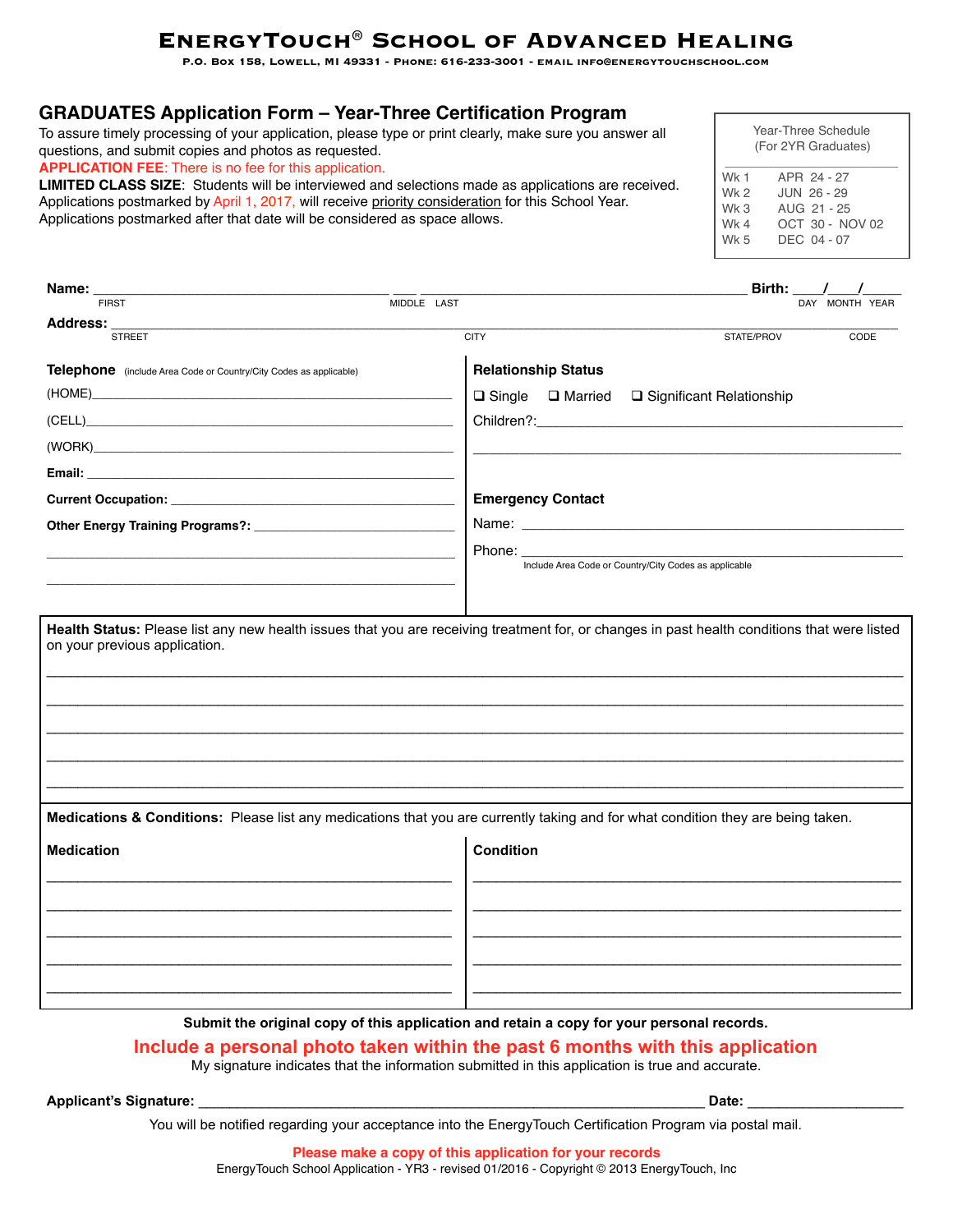**P.O. Box 158, Lowell, MI 49331 - Phone: 616-233-3001 - email info@energytouchschool.com** 

### **Therapy and Self Care Requirement**

EnergyTouch® training is a time of intense energy transition and learning. This therapy and self care requirement is designed to insure that each student is making a conscious effort to address the additional challenges that often develop during the course of this training, and to facilitate a healthy balance of mental, emotional, and physical health during these times.

#### **1. Professional EnergyTouch® Therapy**

Ongoing participation in the EnergyTouch® School of Advanced Healing requires students to complete one (1) Professional EnergyTouch® Therapy session per month with an authorized EnergyTouch® Practitioner. A student rate of \$90.00 per session has been established. The purpose of these monthly EnergyTouch® sessions is to provide a safe setting where students can privately address issues and challenges that arise in the process of their growth. There may be times when students need additional support to process these issues. If this is the case recommendations will be made.

**During the third year, April through December 2017** students are required to have one (1) Professional EnergyTouch® session per month.

#### **2. Personal Self Care**

In addition to the Professional EnergyTouch® Therapy session, students are required to focus their attention on their unique physical needs to facilitate a healthy balance of mental, emotional, and physical health during these times of energy transition. Since students may have different needs at different times the self care requirement could include any other form of self care such as body work, exercise, yoga, martial arts, nutrition, etc.

\_\_\_\_\_\_\_\_\_\_\_\_\_\_\_\_\_\_\_\_\_\_\_\_\_\_\_\_\_\_\_\_\_\_\_\_\_\_\_\_\_\_\_\_\_\_\_\_\_\_\_\_\_\_\_\_\_\_\_\_\_\_\_\_\_\_\_\_\_\_\_\_\_\_\_\_\_\_\_\_\_\_\_\_\_\_\_ \_\_\_\_\_\_\_\_\_\_\_\_\_\_\_\_

Satisfactory compliance with the Professional EnergyTouch Therapy and Personal Self Care requirement is required to advance in the EnergyTouch® program.

Please Sign Your Name Date New York Changes and the Changes of the Changes of the Date Date Date Date Date New York Changes and Date Date Date Date New York Changes and Date Date Date Date Date New York Changes and Date Da

Please Print Your Name

### **Participation Agreement**

I am participating in an EnergyTouch<sup>®</sup> program or programs which includes but is not limited to the Dolphin Breath<sup>®</sup> Workshop, EnergyTouch<sup>®</sup> Basics, EnergyTouch<sup>®</sup> School of Advanced Healing (ETSAH<sup>tm</sup>) (hereinafter called the School) classes and other related activities (herein collectively called the Teachings) offered by EnergyTouch®, Inc.

As a participant in one or more of the above mentioned Teachings I understand and agree that all written, spoken or other materials including artworks which may be presented during the Teachings are the property of EnergyTouch, Inc., and that any videotaping, photographing or copying by any means known either now or in the future of any portion of the Teachings is prohibited by law and protected by copyright. I further agree to not duplicate, disseminate, teach, or freely share in any way, the materials or Teachings of  $ETSAH<sup>tm</sup>$  without the written permission of EnergyTouch<sup>®</sup>, Inc.

By signing below I am indicating that I have read, understand and agree to abide by the requirements of this document and that I am over 18 years of age. (Participants must be 18 years of age or older)

Please Print Your Name **Date of American Contract Contract Contract Contract Contract Contract Contract Contract Contract Contract Contract Contract Contract Contract Contract Contract Contract Contract Contract Contract C** 

\_\_\_\_\_\_\_\_\_\_\_\_\_\_\_\_\_\_\_\_\_\_\_\_\_\_\_\_\_\_\_\_\_\_\_\_\_\_\_\_\_\_\_\_\_\_\_\_\_\_\_\_\_\_\_\_\_\_\_\_\_\_\_\_\_\_\_\_\_\_\_\_\_\_\_\_\_\_\_\_\_\_\_\_\_\_ \_\_\_\_\_\_\_\_\_\_\_\_\_\_\_\_\_

Please Sign Your Name

\_\_\_\_\_\_\_\_\_\_\_\_\_\_\_\_\_\_\_\_\_\_\_\_\_\_\_\_\_\_\_\_\_\_\_\_\_\_\_\_\_\_\_\_\_\_\_\_\_\_\_\_\_\_\_\_\_\_\_\_\_\_\_\_\_\_\_\_\_\_\_\_\_\_\_\_\_\_\_\_\_\_\_\_\_\_

\_\_\_\_\_\_\_\_\_\_\_\_\_\_\_\_\_\_\_\_\_\_\_\_\_\_\_\_\_\_\_\_\_\_\_\_\_\_\_\_\_\_\_\_\_\_\_\_\_\_\_\_\_\_\_\_\_\_\_\_\_\_\_\_\_\_\_\_\_\_\_\_\_\_\_\_\_\_\_\_\_\_\_\_\_\_\_